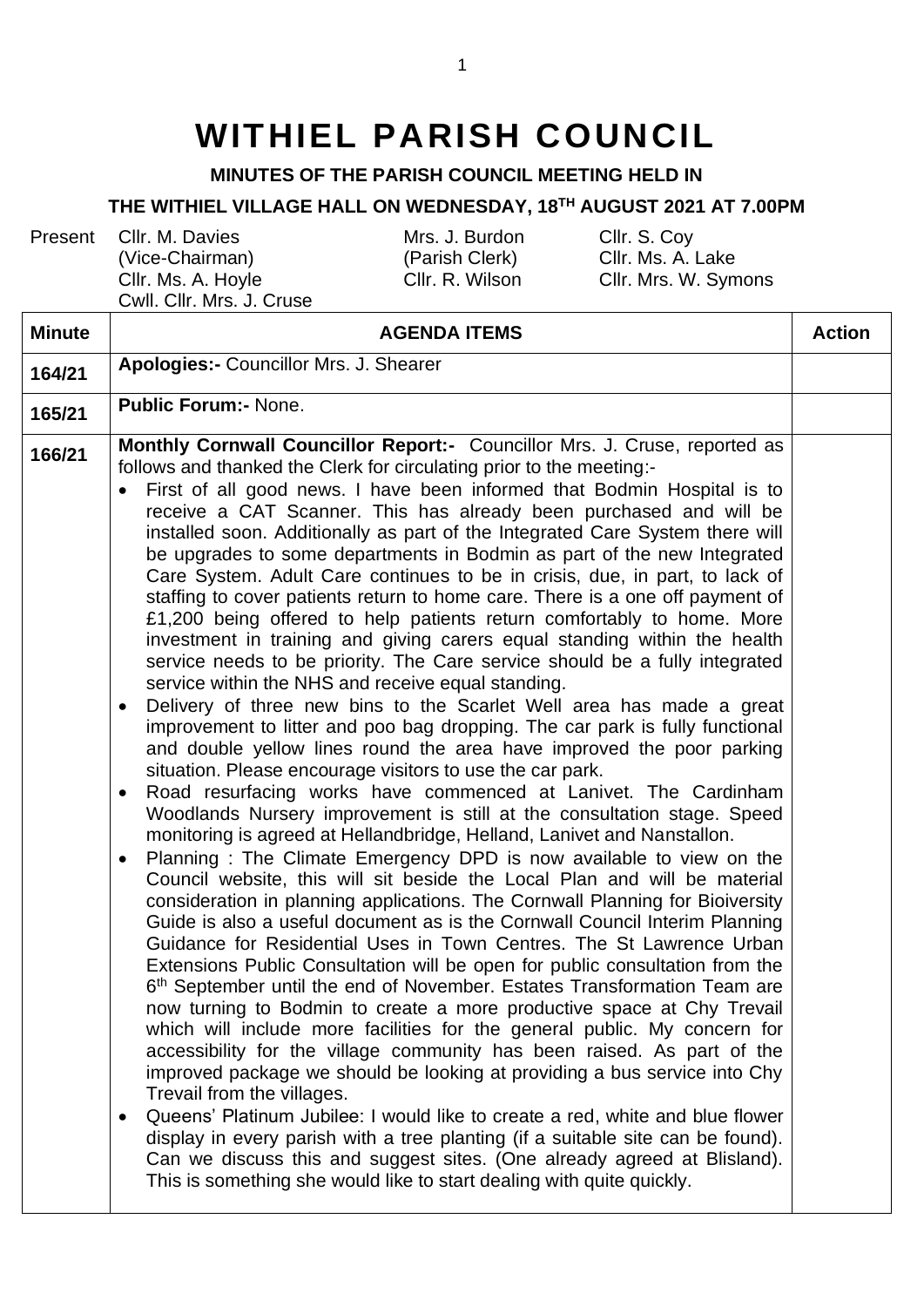|        | Councillors suggested some planters outside the Bus Shelter and possibly                    | <b>Clerk</b> |
|--------|---------------------------------------------------------------------------------------------|--------------|
|        | the bank outside the entrance to the Village Hall Action: Next Agenda.                      |              |
|        | The Council has put up some emergency housing in Truro and Carn Brea<br>$\bullet$           |              |
|        | and is purchasing further properties to help with the housing situation. I am               |              |
|        |                                                                                             |              |
|        | confident the situation regarding second homes will be looked at and a                      |              |
|        | solution decided soon, as some parts of Cornwall have become so expensive                   |              |
|        | it is impossible for local people to purchase a house.                                      |              |
|        | The scoping investigation for lorries being stuck on narrow lanes continues                 |              |
|        | and evidence is coming forward for 'hot spots' which I will discuss with                    |              |
|        | Highways and Parish Councils.                                                               |              |
|        | I have set up speed monitoring in two areas in Helland and if this is of                    |              |
|        | interest to Withiel please let me know.                                                     |              |
|        | I did a litter pick at Preeze Cross and was not pleased to find KFC cartons                 |              |
|        | and drinks, so am writing to the manager to express my concerns.                            |              |
|        | I have also requested all the outstanding Enforcement notices in Withiel so                 |              |
|        | that we may enquire as to what state they are in the enforcement flow chart.                |              |
|        | I and Sonny thoroughly enjoyed the Dog Show, it was good to get out and                     |              |
|        |                                                                                             |              |
|        | about again, and the home baking was exceptional.                                           |              |
|        | And lastly I hope you are all surviving the influx of visitors. Without doubt this          |              |
|        | is a very busy summer, and folk are looking for a much needed break. It is a                |              |
|        | good thing that our county (country) can offer refuge and we should be proud                |              |
|        | of that. However, I am sure that after this year things will quieten down,                  |              |
|        | probably the rather dull weather will see to that.                                          |              |
|        | Chair thanked Cornwall Councillor Mrs. J. Cruse for her report this evening.                |              |
| 167/22 | Members Declaration of Interest on items raised on the Agenda/Requests                      |              |
|        | for Dispensation: - None.                                                                   |              |
| 168/21 | Confirmation of Parish Minutes from the Main Meeting held on the 7 <sup>th</sup> July       |              |
|        | 2021:- Resolved the Minutes of the Monthly Meeting held on the 7 <sup>th</sup> July 2021 as |              |
|        | circulated were confirmed as a true and accurate record and duly signed by the              |              |
|        | Chair (Proposed: Councillor R. Wilson; Seconded: Councillor S. Coy) Motion                  |              |
|        | Carried                                                                                     |              |
|        | Matters Arising from the Monthly Minutes of the Meeting held on the 7 <sup>th</sup>         |              |
| 169/21 | <b>July 2021:-</b>                                                                          |              |
|        |                                                                                             | Clerk/       |
|        | Page 1 Min.143/21 Community Chest Grant Form:- Clerk reported she had                       | Cwll.        |
|        | not received details to date Action: Keep Pending and follow up with Cornwall               | CIIr. Mrs.   |
|        | Councillor Mrs. J. Cruse.                                                                   | J. Cruse     |
|        |                                                                                             |              |
|        | Page 2 Min.133/21 Internal Auditors Report:- Clerk reported she had made                    |              |
|        | relevant amendments and forms will be circulated gradually as explained last                |              |
|        | month.                                                                                      |              |
|        |                                                                                             |              |
|        | Page 2 Min.147/21 Highway Issues:- Clerk reported she had not received an                   | Clerk/       |
|        | update regarding the two issues raised Action: Keep Pending and follow up with              | Cwll.        |
|        | Cornwall Councillor Mrs. J. Cruse for a response.                                           | CIIr. Mrs.   |
|        |                                                                                             | J. Cruse     |
|        | Page 2 Min.148/21 Footpath Issues:- Clerk reported she had not received an                  |              |
|        | update regarding who is responsible for the stiles, gates, footbridges and                  |              |
|        | wooden steps. See information under footpaths on the agenda this evening.                   |              |
|        |                                                                                             |              |
|        |                                                                                             |              |
|        |                                                                                             |              |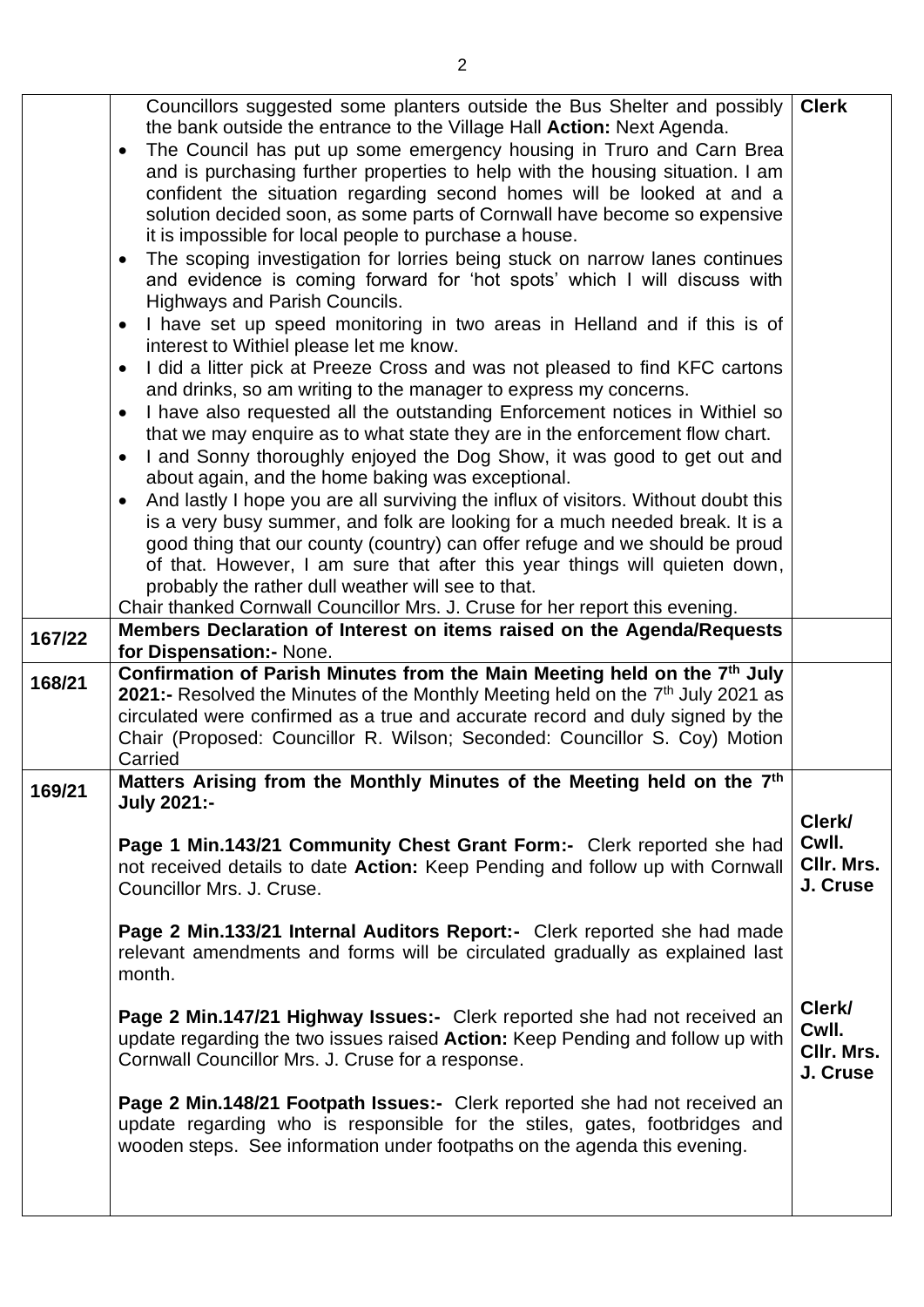|        | Page 6 Min.159/21 Toddler Group:- It was noted for the minutes that Councillor<br>Mrs. W. Symons set the Toddler Group as a parishioner and not a Parish<br>Councillor and the report last month was merely an update to the Parish Council<br>for information only.                                                                                                                                                                                                                                                                                                                                                                                                                                                                                                                                                                                                                                                                                                                                                                                                                                                                                                                                                                                                                                                                                 | Cwll.                                     |
|--------|------------------------------------------------------------------------------------------------------------------------------------------------------------------------------------------------------------------------------------------------------------------------------------------------------------------------------------------------------------------------------------------------------------------------------------------------------------------------------------------------------------------------------------------------------------------------------------------------------------------------------------------------------------------------------------------------------------------------------------------------------------------------------------------------------------------------------------------------------------------------------------------------------------------------------------------------------------------------------------------------------------------------------------------------------------------------------------------------------------------------------------------------------------------------------------------------------------------------------------------------------------------------------------------------------------------------------------------------------|-------------------------------------------|
|        | Page 5 Min.154/21 Cornwall Local Plan and Cornwall Diversity Plan:- Clerk<br>queried whether copies were available for those that required them? Action:<br>Cornwall Councillor Mrs. J. Cruse will bring some to the next meeting.                                                                                                                                                                                                                                                                                                                                                                                                                                                                                                                                                                                                                                                                                                                                                                                                                                                                                                                                                                                                                                                                                                                   | CIIr. Mrs.<br>J. Cruse                    |
| 170/21 | Highway Issues in the Parish: - Councillor M. Davies reported on the links on<br>the agenda for reporting. He also made Councillors aware in respect of a tree<br>coming out into the road by and HGV and blocked the road Action: Councillor<br>M. Davies to email photographs to Cornwall Councillor Mrs. J. Cruse for<br>information and evidence.                                                                                                                                                                                                                                                                                                                                                                                                                                                                                                                                                                                                                                                                                                                                                                                                                                                                                                                                                                                                | Vice-<br><b>Chair</b>                     |
|        | Councillor R. Wilson reported on misplaced signs that needs dealing with and<br>clearing of vegetation Action: Councillor R. Wilson to report online.                                                                                                                                                                                                                                                                                                                                                                                                                                                                                                                                                                                                                                                                                                                                                                                                                                                                                                                                                                                                                                                                                                                                                                                                | CIIr. R.<br><b>Wilson</b>                 |
| 171/21 | Footpath Issues in the Parish:- Clerk reported a list received from our<br>Contractor had been forwarded to Cornwall Councillor Mrs. J. Cruse to follow up<br>on our behalf Action: Keep Pending. Action: Clerk to re-send to Cornwall<br>Councillor Mrs. J. Cruse.                                                                                                                                                                                                                                                                                                                                                                                                                                                                                                                                                                                                                                                                                                                                                                                                                                                                                                                                                                                                                                                                                  | Clerk/<br>Cwll.<br>CIIr. Mrs.<br>J. Cruse |
|        | Clerk suggested the Parish Council give delegated powers to herself and the<br>Chair/Vice-Chairman to follow up the footpaths and action as necessary any<br>works, depending on the response. It was resolved to give delegated powers to<br>the Chair, Vice-Chairman and Clerk (Proposed: Councillor Ms. A. Lake;<br>Seconded: Councillor Ms. A. Hoyle) Action: Clerk.                                                                                                                                                                                                                                                                                                                                                                                                                                                                                                                                                                                                                                                                                                                                                                                                                                                                                                                                                                             | <b>Clerk</b>                              |
|        | Councillor Mrs. W. Symons reported that she had not experienced any problems<br>with the footpath near her (part of the Saints Way) but here is a kissing gate that<br>is rotten, as the paths enters Tregustick Downs/bottom of Trewennick Lane. A<br>rotten post from last year, wa reported 12-18 months ago, but nothing happened<br>so the Farmer repairs it at his own expense, even though it was on the<br>understanding that Cornwall Council should have. Even though the kissing gate<br>is rotten, the Sains Way footpath is still usable, as a large field gate is open.<br>The kissing gate that broke in March 2021 was reported to Cornwall Council but<br>once again nothing done. The footpath then follows the field along the insude of<br>the road hedge, to a stile which is in good working order. The footpath then<br>goes across a field to a large metal gate, which is clear and wasy to use.<br>Crossing down across the field which has a very large windmill, you go down to<br>the stop of Stoney Lane. There is a large gate and a stile, both in good working<br>order. Down the bottom of the land the road continues to the right for a while<br>along the road, before crossing into the footpath heading for Withiel. Councillor<br>R. Wilson reported some footpath issues online which have been dealt with. |                                           |
| 172/21 | Planning Applications received at the meeting and prior to the meeting;<br>Planning Pre-Applications; Planning Results; Planning Correspondence;<br>Any letters received for or against any Planning Applications:-                                                                                                                                                                                                                                                                                                                                                                                                                                                                                                                                                                                                                                                                                                                                                                                                                                                                                                                                                                                                                                                                                                                                  |                                           |
|        | <b>Planning Applications:-</b><br>PA21/06381 - Mr. & Mrs. Parsons - Retention of single storey porch<br>extension, Homer Park, Prince Park Road, St. Wenn, Bodmin - Support<br>(Proposed: Councillor R. Wilson; Seconded: Councillor Ms. A. Hoyle)                                                                                                                                                                                                                                                                                                                                                                                                                                                                                                                                                                                                                                                                                                                                                                                                                                                                                                                                                                                                                                                                                                   | <b>Clerk</b>                              |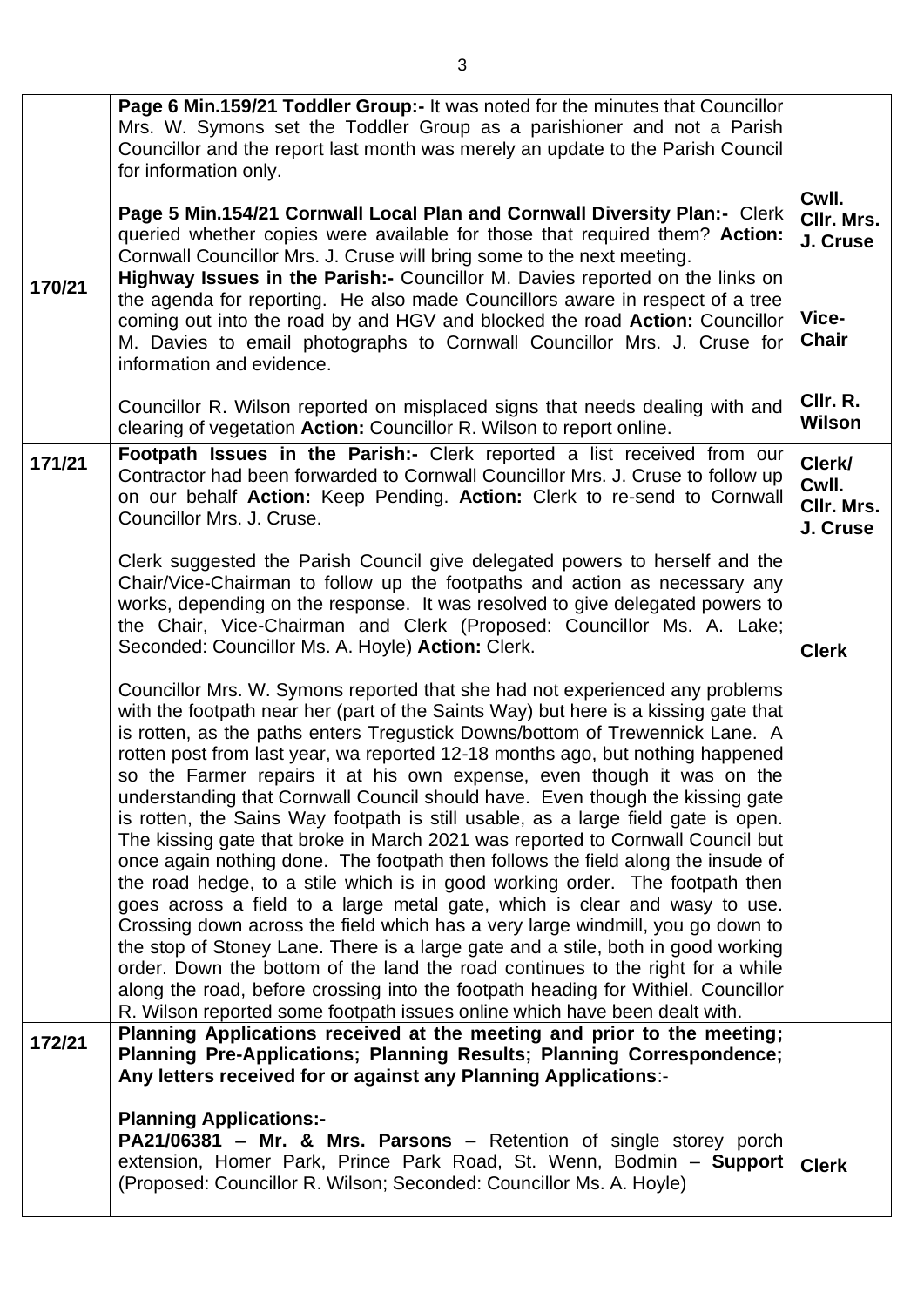| PA21/00013/NDP - St. Wenn Parish Council Plan proposal submitted for St.<br>Wenn Neighbourhood Development Plan, St. Wenn - It was noted we have<br>received the document and invitation to comment and draw it to residents'<br>attention if they want to comment (Proposed: Councillor S. Coy; Seconded:<br>Councillor Ms. A. Hoye)                                                                                                                                                                                                                                                                                                                                                                                                                                                                                                                                                                                                                                                                                                                                                                                                                                                                                                                                                                                                                                                                                                                                                                                                                                                                                                                                                                                                                                                                                                                                                                                                                                                                                                                                                                                                                                                                                                                                                                           | <b>Clerk</b> |
|-----------------------------------------------------------------------------------------------------------------------------------------------------------------------------------------------------------------------------------------------------------------------------------------------------------------------------------------------------------------------------------------------------------------------------------------------------------------------------------------------------------------------------------------------------------------------------------------------------------------------------------------------------------------------------------------------------------------------------------------------------------------------------------------------------------------------------------------------------------------------------------------------------------------------------------------------------------------------------------------------------------------------------------------------------------------------------------------------------------------------------------------------------------------------------------------------------------------------------------------------------------------------------------------------------------------------------------------------------------------------------------------------------------------------------------------------------------------------------------------------------------------------------------------------------------------------------------------------------------------------------------------------------------------------------------------------------------------------------------------------------------------------------------------------------------------------------------------------------------------------------------------------------------------------------------------------------------------------------------------------------------------------------------------------------------------------------------------------------------------------------------------------------------------------------------------------------------------------------------------------------------------------------------------------------------------|--------------|
| <b>Planning Results:-</b>                                                                                                                                                                                                                                                                                                                                                                                                                                                                                                                                                                                                                                                                                                                                                                                                                                                                                                                                                                                                                                                                                                                                                                                                                                                                                                                                                                                                                                                                                                                                                                                                                                                                                                                                                                                                                                                                                                                                                                                                                                                                                                                                                                                                                                                                                       |              |
| <b>PA21/04020 - Miss Eleanor Crick</b> – Change of use of 450sqm of existing<br>industrial building from sui generis to B2 use to allow the conversion of a section<br>of the building into a vehicle maintenance workshop for servicing and<br>maintenance of commercial vehicles, Higher Brynn Farm, Roche - Approved                                                                                                                                                                                                                                                                                                                                                                                                                                                                                                                                                                                                                                                                                                                                                                                                                                                                                                                                                                                                                                                                                                                                                                                                                                                                                                                                                                                                                                                                                                                                                                                                                                                                                                                                                                                                                                                                                                                                                                                         |              |
| <b>PA21/04318 - Mr. P. Vincent</b> - Certificate of Lawful Development for an<br>Existing Use of Continued breach of occupancy condition in excess of 10 years<br>of Decision Notice E1/87/0720/OOP dated 6 <sup>th</sup> July 1987, Kerris Vale, Kerriers<br>Road, Inches, Withiel - Granted (CAADs, PIPs and LUs only) Action: Clerk to<br>follow up the meaning of the result.                                                                                                                                                                                                                                                                                                                                                                                                                                                                                                                                                                                                                                                                                                                                                                                                                                                                                                                                                                                                                                                                                                                                                                                                                                                                                                                                                                                                                                                                                                                                                                                                                                                                                                                                                                                                                                                                                                                               | <b>Clerk</b> |
| Planning Correspondence - PA21/04318 - Certificate of Lawfulness, Kerris<br>Vale, Inches – advising they note on this Lawful Development Certificate that the<br>Parish Council objected. Lawful Development Certificate applications are not<br>planning applications which can be objected to, and are instead an assessment<br>of the lawful situation as set out by the applicant or agent. The process for<br>assessing a Certificate of Lawfulness is set out in Section 191 of the Town and<br>Country Planning Act, and amongst other things, that act allows someone to<br>apply to the LPA for legal confirmation as to whether or not a breach of planning<br>condition has happened in excess of ten years. Comments regarding<br>Enforcement are noted, we rely on cases to be reported to us in order to<br>investigate. A search of our system does not show any reports regarding a<br>breach of condition on this dwelling. Any queries regarding Enforcement need to<br>be directed to planning enforcement@cornwall gov.uk where they may be able<br>to advise on the status of any investigations or previous reports. The<br>assessment of any Certificate of Lawfulness is on a matter of fact based on the<br>evidence submitted to us, and does not take into account any development plan<br>policies or other normal planning considerations. In this case it is considered that<br>the applicant has provided sufficient and clear evidence that they have been<br>utilising the dwelling in breach of the planning condition for a period of time in<br>excess of ten years. As the LPA has not received, or found, any evidence to<br>contradict the evidence provided by the agent, the LPA is minded to issue the<br>Lawful Development Certificate. As this was not a planning application I am not<br>contacting you under the 5 day protocol but am instead emailing you as a<br>courtesy.<br>Councillor M. Davies reported after speaking to the Chair earlier in respect of<br>Kerris Vale, it is to do with a procedural issue that it has been going on for 10<br>years, so the reality is that if the Parish Council wants to see things happen we<br>need to deal with and make it understood that everyone must apply for planning<br>permission no matter what it is. |              |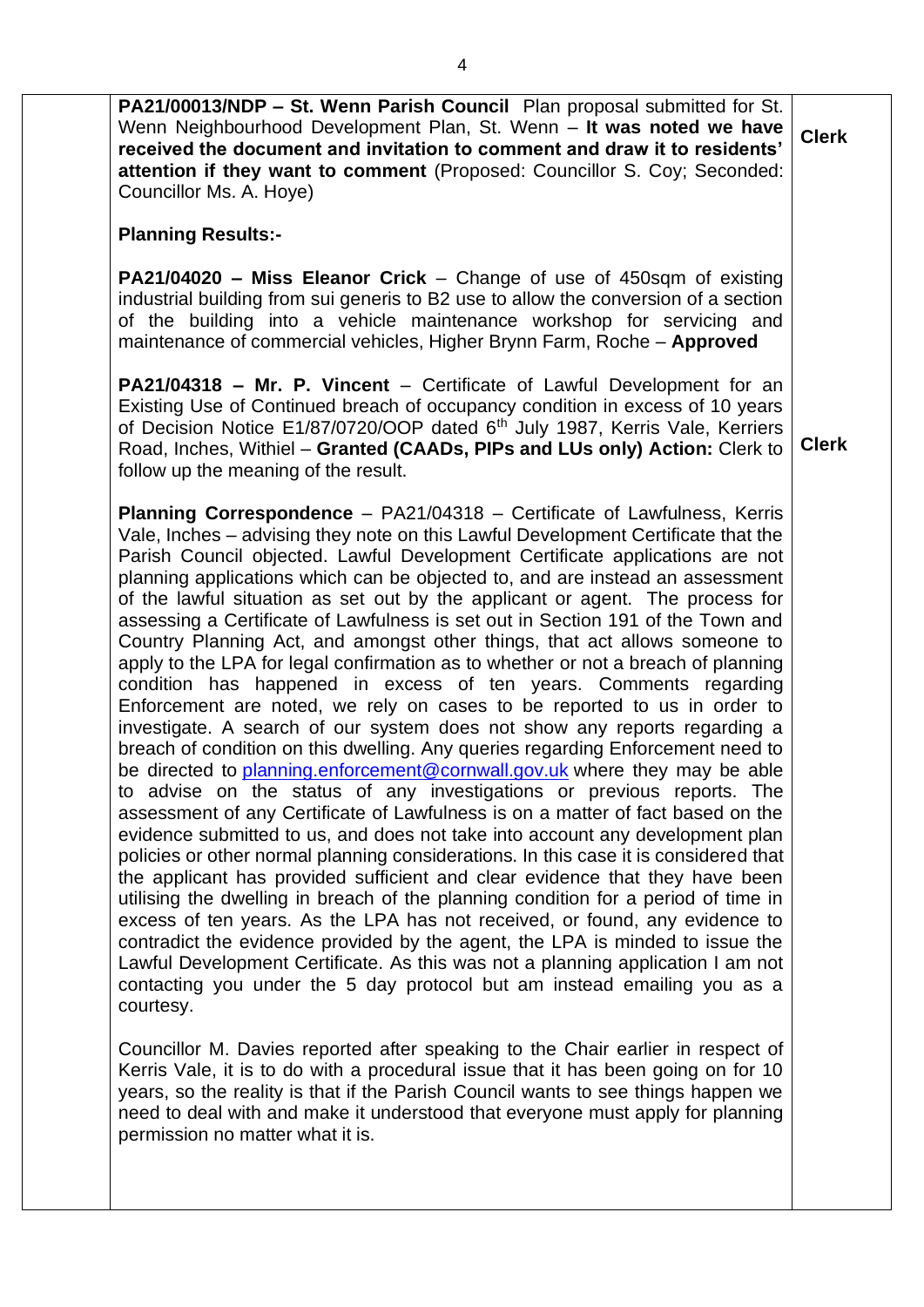|        | Action: Next agenda – Items for Planning Enforcement. Councillor M. Davies<br>also suggested this is included in the monthly report for people to come forward |        |                                |              |
|--------|----------------------------------------------------------------------------------------------------------------------------------------------------------------|--------|--------------------------------|--------------|
|        | with information.                                                                                                                                              |        |                                | <b>Clerk</b> |
| 173/21 | Monthly Accounts for Approval and Any Financial Matters (Including                                                                                             |        |                                |              |
|        | applications for Grants & Donations if received):- It was proposed that the                                                                                    |        |                                |              |
|        | Council approve the accounts as listed below as circulated on schedule                                                                                         |        |                                |              |
|        | (Proposed: Councillor S. Coy; Seconded: Councillor Ms. A. Lake) Motion Carried                                                                                 |        |                                |              |
|        | <b>Heart Internet</b>                                                                                                                                          | £57.46 | <b>Website Hosting</b>         |              |
|        | <b>Updraft Plus</b>                                                                                                                                            | £0.77  | <b>Yearly Storage 5GB</b>      |              |
|        | <b>Salaries and Expenses</b>                                                                                                                                   |        | £221.76 July 2021              | <b>Clerk</b> |
|        | HMRC - Income Tax                                                                                                                                              | £50.20 | <b>July 2021</b>               |              |
|        | Ms. J. Shearer                                                                                                                                                 |        | £29.70   Expenses              |              |
|        | <b>CALC</b>                                                                                                                                                    |        | £24.00   Chairmanship Training |              |
|        | <b>Complete Business Solutions</b>                                                                                                                             |        | £14.36   Stationery - Paper    |              |
|        | Clerk noted that reimbursement to the Chair was for 6 years printing of                                                                                        |        |                                |              |
|        | minutes and agenda's for the noticeboard, as agreed previously by the Parish<br>Council expenses could be claimed for this.                                    |        |                                |              |
|        | Notification of Exempt Status for Annual Audit of Accounts:- Clerk reported                                                                                    |        |                                |              |
| 174/21 | an automated message had been received to notify that the External Auditors                                                                                    |        |                                |              |
|        | have received and logged the notification of exempt status for the year ended                                                                                  |        |                                |              |
|        | 31st March 2021 submitted for Withiel Parish Council. By notifying us that                                                                                     |        |                                |              |
|        | Withiel Parish Council has claimed exemption there is no review to be performed                                                                                |        |                                |              |
|        | and consequently no auditor certificate and report, or any other closure                                                                                       |        |                                |              |
|        | documentation, will be issued by us for this reporting year. Unless we receive                                                                                 |        |                                |              |
|        | any correspondence from local electors during the period for the exercise for                                                                                  |        |                                |              |
|        | public rights that requires us to contact you, you will not hear from us again,                                                                                |        |                                |              |
|        | except to chase any outstanding fees, until the planning for the 2021/22 review                                                                                |        |                                |              |
|        | year gets underway.                                                                                                                                            |        |                                |              |
| 175/21 | Update - Bodmin Community Network Meeting Update, including Police<br>Report:- No report due as meeting to be held in September.                               |        |                                |              |
|        | Update - Climate Action Group Meeting:- Councillor Ms. A. Lake reported                                                                                        |        |                                |              |
| 176/21 | there was no update. Cornwall Councillor Mrs. J. Cruse reported there is a new                                                                                 |        |                                |              |
|        | document Climate Emerency DPD on Cornwall Council's website which is very                                                                                      |        |                                |              |
|        | informative. Councillor Ms. A. Lake will read through and send out a brief report.                                                                             |        |                                |              |
|        | Update - Neighbourhood Watch Scheme:- Councillor R. Wilson reported he                                                                                         |        |                                |              |
| 177/21 | had spoken to our Neighbourhood Watch Co-ordinator, Neil Rose over at St.                                                                                      |        |                                |              |
|        | Wenn. Not only do we not have a Police Liaison Contact as yet, but his own                                                                                     |        |                                |              |
|        | application has not yet been approved. This is obviously holding up the whole                                                                                  |        |                                |              |
|        | scheme but he has said he will be more proactive in chasing this up. Neither of                                                                                |        |                                |              |
|        | us has been able to get a positive response from BT Openreach but looking at                                                                                   |        |                                |              |
|        | other parishes with Neighbourhood Watch Schemes in place, signs are attached                                                                                   |        |                                |              |
|        | and we have decided to put them up anyway. We did agree to meet to do this                                                                                     |        |                                | Cwll.        |
|        | some 10 days ago and picked the rainiest day of the summer, so we are hoping                                                                                   |        |                                | CIIr. Mrs.   |
|        | to get this done as soon as possible Action: Cornwall Councillor Mrs. J. Cruse                                                                                 |        |                                | J. Cruse     |
|        | agreed to follow up.<br>Update - Bus Shelter:- It was noted the bus shelter had been painted, thanks to                                                        |        |                                |              |
| 178/21 | all Councillors involved, it was agreed it was looking very fresh, clean and tidy.                                                                             |        |                                |              |
|        | Councillor Ms. A. Hoyle noted that despite the previous minutes she had not                                                                                    |        |                                |              |
|        | been asked to take part in the painting of the bus shelter.                                                                                                    |        |                                |              |
|        |                                                                                                                                                                |        |                                |              |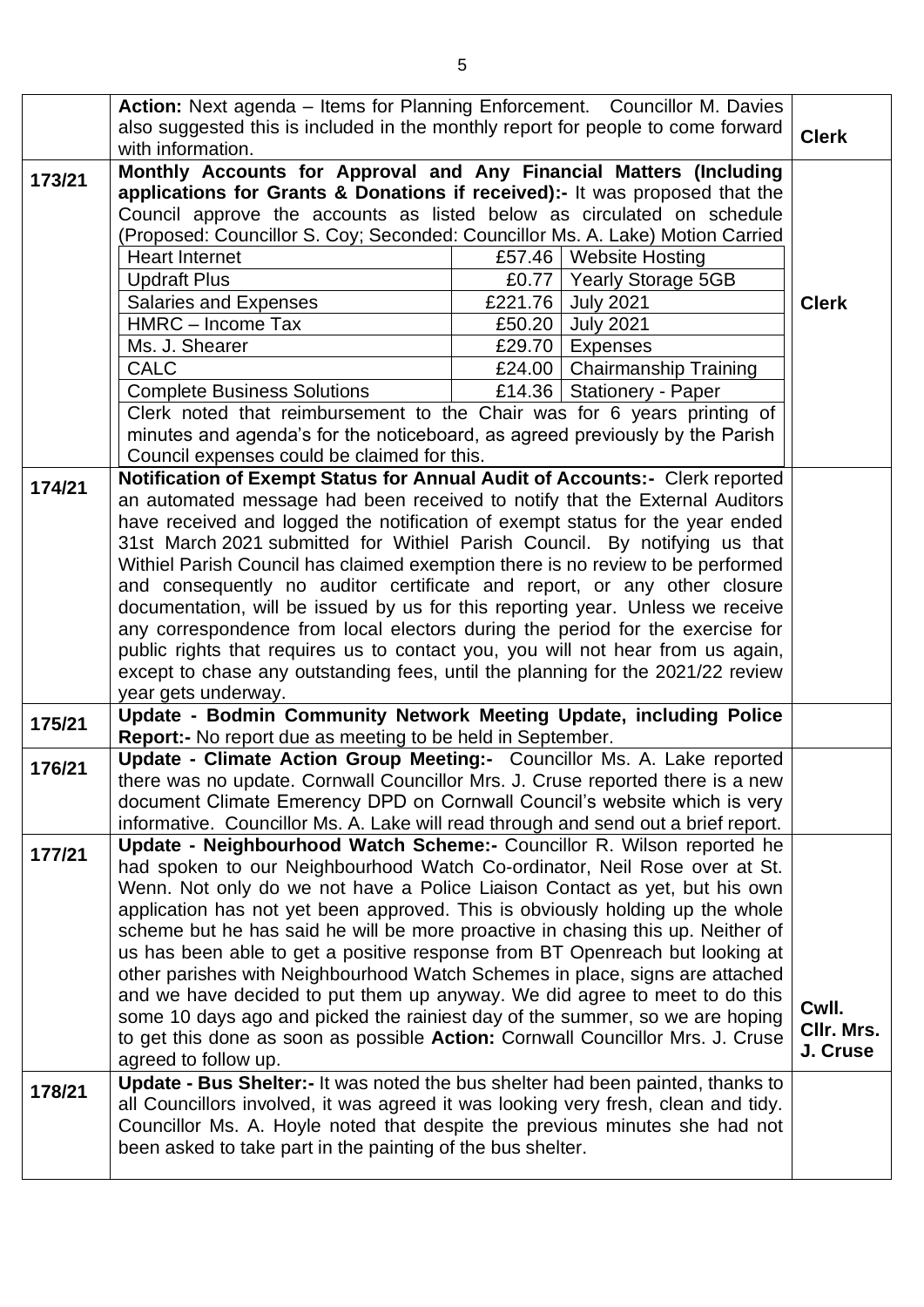|        | Update - Withiel Emergency Plan:- Councillor M. Davies reported there was                                                                                               |              |  |
|--------|-------------------------------------------------------------------------------------------------------------------------------------------------------------------------|--------------|--|
| 179/21 | no formal documentation to circulate but he did want to ask other Members for                                                                                           |              |  |
|        | any more information to fill the gaps in the document.                                                                                                                  |              |  |
|        | Request for long standing Parishioners:- Councillor R. Wilson reported he                                                                                               |              |  |
| 180/21 | had given this matter some consideration. Having had it suggested to me that it                                                                                         |              |  |
|        | could be problematic in setting a precident. Whilst I wholeheartedly support the                                                                                        |              |  |
|        | recognition of the parishoners, the issue is what happens when other                                                                                                    |              |  |
|        | parishoners pass on. It could be that every family may want to commemorate                                                                                              |              |  |
|        | their loved ones and how do we say some can and some cannot? In reality that                                                                                            |              |  |
|        | is what cemeteries are for. This seems negative but I have to agree with this                                                                                           |              |  |
|        | viewpoint but I have had an idea to put to the Parish Council.                                                                                                          |              |  |
|        | Perhaps we can create a modest memorial garden somewhere then families to                                                                                               |              |  |
|        | could plant their own shrub or tree and put in a plaque?                                                                                                                |              |  |
|        |                                                                                                                                                                         |              |  |
|        | Councillor Ms. A. Hoyle sent information in respect of a memorial for a                                                                                                 |              |  |
|        | parishioner. They have been discussing a bench made out of recycled plastic                                                                                             |              |  |
|        | placed on the island in Retire with a plaque.                                                                                                                           |              |  |
|        |                                                                                                                                                                         |              |  |
|        | It was agreed to leave in abeyance as unfortunately out of the Parish Councils                                                                                          |              |  |
|        | remit but some of the ideas to improve the parish could be beneficial.                                                                                                  |              |  |
| 181/21 | Update - Role/Remit of a Parish Council: - Clerk reported she had followed up                                                                                           |              |  |
|        | with CALC who confirm the role of the Parish Council and the extent to which it                                                                                         |              |  |
|        | can support local events it extensive. Whenever the Parish Council is looking at<br>an activity it needs to be sure that there is a power to support the activity; many |              |  |
|        | exist around events and recreation. The Good Councillors Guide has a useful list                                                                                        |              |  |
|        | of the powers open to parishes. The Parish Council is able to use these powers                                                                                          |              |  |
|        | to facilitate and support community events either by grant funding towards                                                                                              |              |  |
|        | supporting the event or by running something themselves. On each occasion                                                                                               |              |  |
|        | they will need to understand the aims of the event and to ensure that it is open                                                                                        |              |  |
|        | to everyone in the community.                                                                                                                                           |              |  |
| 182/21 | Updated Policies to be reviewed and adopted by the Parish Council - (a)                                                                                                 |              |  |
|        | Freedom of the Parish; (b) Standing Orders:- It was resolved to adopt both of                                                                                           |              |  |
|        | these policies as circulated (Proposed: Councillor Mrs. W. Wendy; Seconded:                                                                                             | <b>Clerk</b> |  |
|        | Councillor R. Wilson) Action: Clerk to update Website.                                                                                                                  |              |  |
| 183/21 | Correspondence - Clerk listed correspondence and actions required:-                                                                                                     |              |  |
|        | 1. Cornwall Council – Town & Parish Council Newsletter – 16 <sup>th</sup> July; 30 <sup>th</sup> July;                                                                  |              |  |
|        | 13 <sup>th</sup> August 2021                                                                                                                                            |              |  |
|        | 2. Bodmin Police Station - Bodmin/Wadebridge July Newsletter                                                                                                            |              |  |
|        | 3. Plymouth City Council - Peninsula Transport Vision and Consultation                                                                                                  |              |  |
|        | 4. Carleys Organic - Chacewater Community Energy Green Energy Fair and<br>Electric Vehicle Day $-24$ <sup>th</sup> July 2021                                            |              |  |
|        | 5. Great Western Railway – Change to Services 11 <sup>th</sup> July 2021                                                                                                |              |  |
|        | 6. Cornwall Area of Outstanding Natural Beauty - Latest News Update                                                                                                     |              |  |
|        | 7. Cornwall Council – Bodmin Community Network Meeting – Wednesday 22 <sup>nd</sup>                                                                                     |              |  |
|        | September 2021 from 5.00pm-6.30pm                                                                                                                                       |              |  |
|        | 8. Great Western Railway - Annual Customer and Stakeholder Report 2020/21                                                                                               |              |  |
|        | 9. CALC – Community Group Funding: Community Ownership Fund Webinars                                                                                                    |              |  |
|        | 10. Great Western Railway - Temporary Reductions in Services                                                                                                            |              |  |
|        | 11. CALC - Autumn Courses                                                                                                                                               |              |  |
|        | 12. CALC – Community Ownership Fund First Round application                                                                                                             |              |  |
|        | 13. Office of the Police & Crime Commissioner - Vaccine Passport Scams                                                                                                  |              |  |
|        | 14. Office of the Police & Crime Commissioner – Survey – Police and Crime Plan                                                                                          |              |  |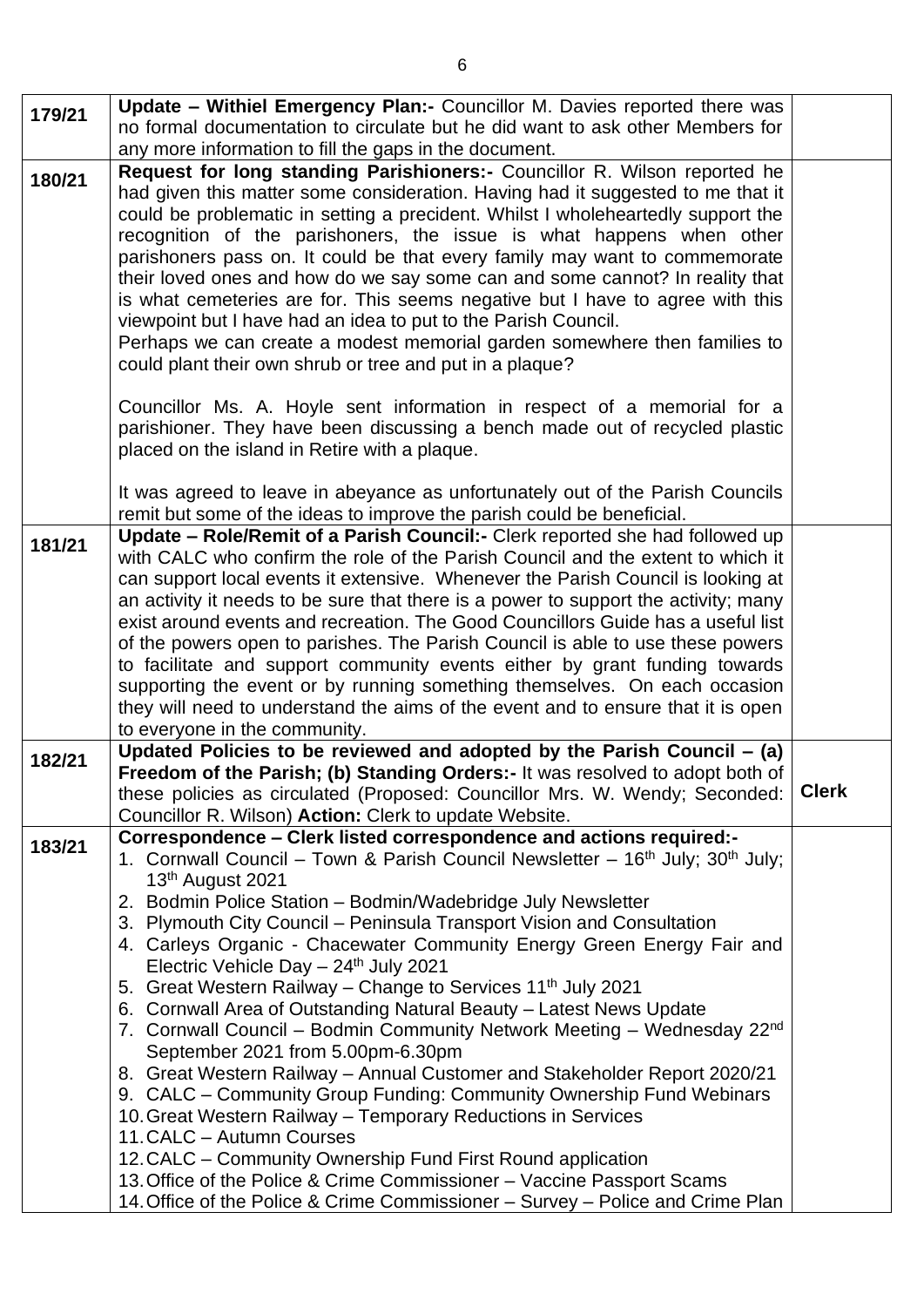|        | 15. CALC - Financial Update from Cornwall Council and briefing on online<br>precept data collection to be held on Wednesday 18 <sup>th</sup> August 2021 at |              |
|--------|-------------------------------------------------------------------------------------------------------------------------------------------------------------|--------------|
|        | 10.00am via Microsoft Teams                                                                                                                                 |              |
|        | 16. Cornwall Council - Planning News for Local Councils - July 2021                                                                                         |              |
|        | 17. CALC - New Training - Emotion resilience skills for Council Officers -                                                                                  |              |
|        | Monday 23rd August 2021 from 2.00-4.00pm via Zoom                                                                                                           |              |
|        | 18. Cornwall Council - Members Carbon Neutral Update and training for local<br>Councils                                                                     |              |
|        | 19. Great Western Railway - Boardmasters and Falmouth Week                                                                                                  |              |
|        | 20. Office of the Police & Crime Commissioner – Road Safety Warning after                                                                                   |              |
|        | tragic accidents in Devon and Cornwall                                                                                                                      |              |
|        | 21. Cornwall Council – Climate literacy training for local Councils                                                                                         |              |
|        | 22. CALC – Online Event – Making Rural Housing more affordable – $17th$                                                                                     |              |
|        | November 2021                                                                                                                                               |              |
|        | 23. CALC – Consultation on Police and Crime Plan Priorities for 2021-2025                                                                                   |              |
|        | 24. CALC - Training - Emotional Resilience Skills for Council Officers - Monday<br>23rd August 2021 from 2.00-4.00pm                                        |              |
|        | 25. Cornwall Council Local Council - Planning Induction Training                                                                                            |              |
|        | 26. Cornwall Partnership NHS - Health works for Cornwall Open Even - 21 <sup>st</sup><br>August 2021                                                        |              |
|        | 27. Great Western Railway – Community Funding Open for Bids                                                                                                 |              |
|        | 28. Cornwall Area of Outstanding Natural Beauty – Online Survey                                                                                             |              |
|        | 29. Cornwall Council – Climate Literacy Training for Local Councils                                                                                         |              |
|        | 30. Bodmin Police Station - August 2021 Newsletter                                                                                                          |              |
|        | 31. Office of the Police & Crime Commissioner - Crime Stoppers Rural Crime<br>Campaign                                                                      |              |
|        | Any Urgent Matters the Chair considers relevant for this meeting:- Clerk                                                                                    |              |
| 184/21 | raised training courses that Councillor Mrs. W. Symons was interested in                                                                                    |              |
|        | attending, there is a fee for these courses and felt the Parish Council needed to                                                                           |              |
|        | discuss the relevance and look at the remainder of our training budget for the                                                                              |              |
|        | year, it was noted there was £278.00 (although there are some invoices due for                                                                              |              |
|        | finance training, so this will be less) remaining up to the 31 <sup>st</sup> March 2022 for                                                                 |              |
|        | Councillor training. Clerk did inform Councillors if training was booked and not                                                                            |              |
|        | attended, the Parish Council still had to pay for the training, so it was important                                                                         |              |
|        | to ensure attendance as they would not reimburse for this <b>Action:</b> Clerk to re-                                                                       |              |
|        | circulate the training from CALC to establish with Councillors whether they feel it                                                                         | <b>Clerk</b> |
|        | is relevant to the Parish Council.                                                                                                                          |              |
|        |                                                                                                                                                             |              |
|        | Clerk reported after discussion with the Chair regarding the minutes being put on                                                                           |              |
|        | the noticeboards, which are now not all able to be put up due to size and<br>content, and this is reduced. Clerk advised the Chair believes only one person |              |
|        | possibly reads them on the noticeboard and she is happy to liaise with him                                                                                  |              |
|        | directly and come up with a solution if necessary. Clerk confirmed she would                                                                                |              |
|        | draw up a sheet to put up to inform parishioners to view minutes on the Parish                                                                              |              |
|        | Council website due to size and content. Agendas would continue to be put up.                                                                               |              |
|        | Clerk suggested we trial for a period and see if we receive any comments.                                                                                   |              |
|        | Councillors were happy to agree to this (Proposed: Councillor R. Wilson;                                                                                    |              |
|        | Seconded: Councillor Ms. A. Lake)                                                                                                                           |              |
|        |                                                                                                                                                             |              |
|        |                                                                                                                                                             |              |
|        |                                                                                                                                                             |              |